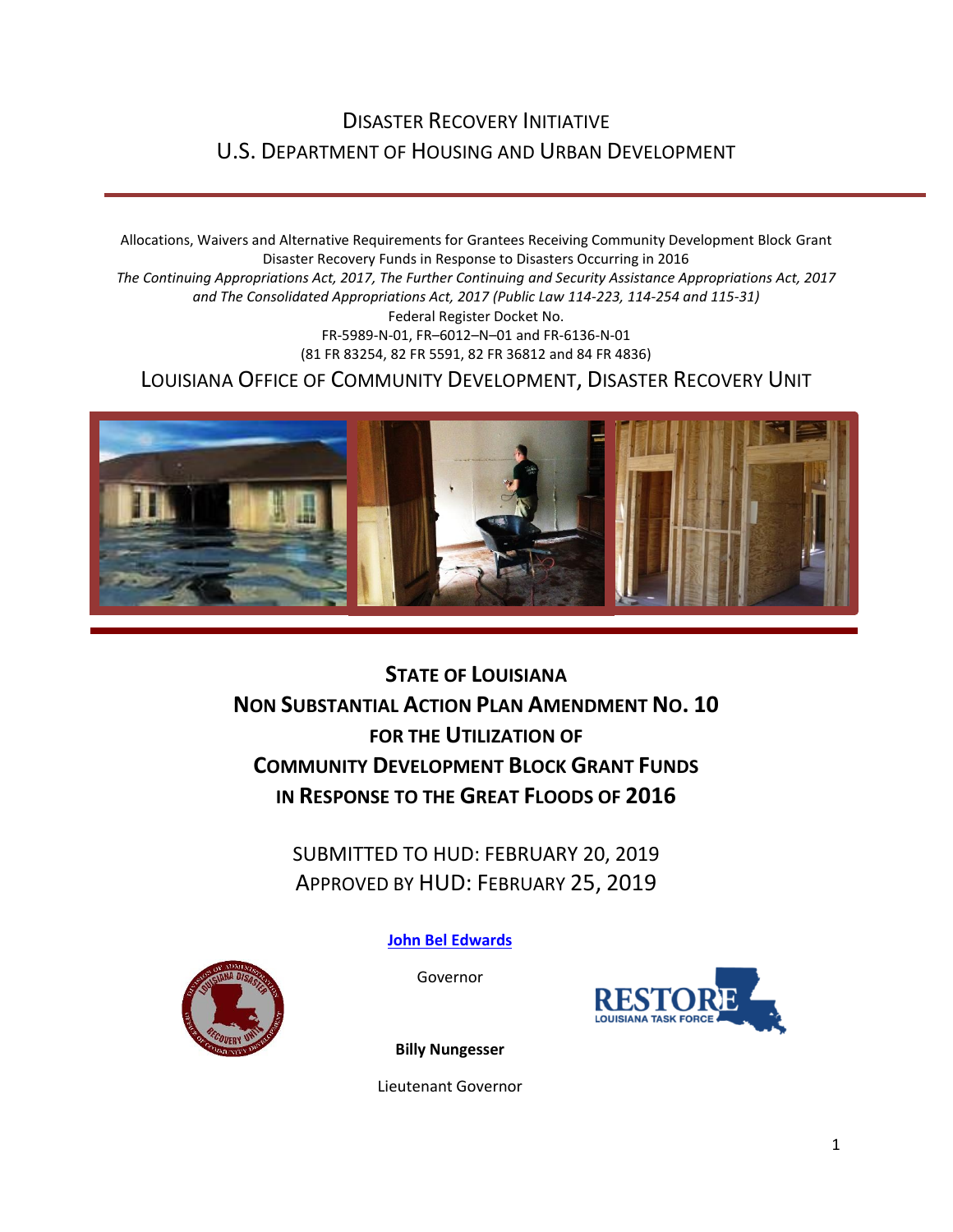## 1. Summary of Changes

This Action Plan Amendment No. 10 amends the allocations to the Rapid Rehousing and Restore Louisiana Homeowner Rehabilitation, Reconstruction and Reimbursement Programs. Per the state's Master Action Plan, this Amendment is considered non-substantial as it does not change the benefit or eligibility criteria, add or delete an activity, or reallocate more than \$5,000,000.

| <b>State of Louisiana Total CDBG-DR Allocations</b> |                 |                |                 |
|-----------------------------------------------------|-----------------|----------------|-----------------|
|                                                     | Previous        | Change         | Revised         |
|                                                     | Allocation      |                | Allocation      |
| <b>Total Allocation</b>                             | \$1,708,407,000 |                | \$1,708,407,000 |
| Restore Louisiana Housing Programs                  |                 |                |                 |
| Homeowner Program<br>٠                              | \$1,331,163,919 | ( \$5,000,000) | \$1,326,163,919 |
| Neighborhood Landlord Rental Program                | \$46,947,884    |                | \$46,947,884    |
| Multifamily Rental Gap Program<br>٠                 | \$22,515,518    |                | \$22,515,518    |
| Piggyback Program                                   | \$43,700,000    |                | \$43,700,000    |
| Rapid Rehousing Program                             | \$16,000,000    | \$5,000,000    | \$21,000,000    |
| Permanent Supportive Housing Program                | \$5,000,000     |                | \$5,000,000     |
| Restore Louisiana Economic Recovery and             |                 |                |                 |
| <b>Revitalization Programs</b>                      | \$62,000,000    |                | \$62,000,000    |
| Infrastructure Program (FEMA Match)                 | \$105,000,000   |                | \$105,000,000   |
| Watershed Modeling and Planning                     | \$9,800,799     |                | \$9,800,799     |
| First Responders Public Services Program            | \$8,000,000     |                | \$8,000,000     |
| Administration and Other Planning Expenses          | \$58,278,880    |                | \$58,278,880    |

## 2. Proposed Use of Funds

#### *A. Rapid Rehousing Program*

| <b>Eligible Activity</b>       | HCDA Sec. 105 (a)(4), 105(a)(8) and applicable waivers and alternative<br>requirements at 84 FR 4836 |
|--------------------------------|------------------------------------------------------------------------------------------------------|
| <b>National Objective</b>      | Benefit to low- to moderate-income persons, Urgent Need                                              |
| <b>Previous Program Budget</b> | \$16,000,000                                                                                         |
| <b>Budget Change</b>           | \$5,000,000                                                                                          |
| <b>Revised Program Budget</b>  | \$21,000,000                                                                                         |

#### **Budget Change Summary:**

The state's Disaster Case Management Program, which serves households impacted by the Great Floods of 2016, has identified additional households that are experiencing or at risk of homelessness and in need of the services this program provides.

#### **Technical Clarification of Eligible Applicants:**

As defined in Action Plan Amendment No. 2, eligible applicants are those who are at or below 80% AMI.